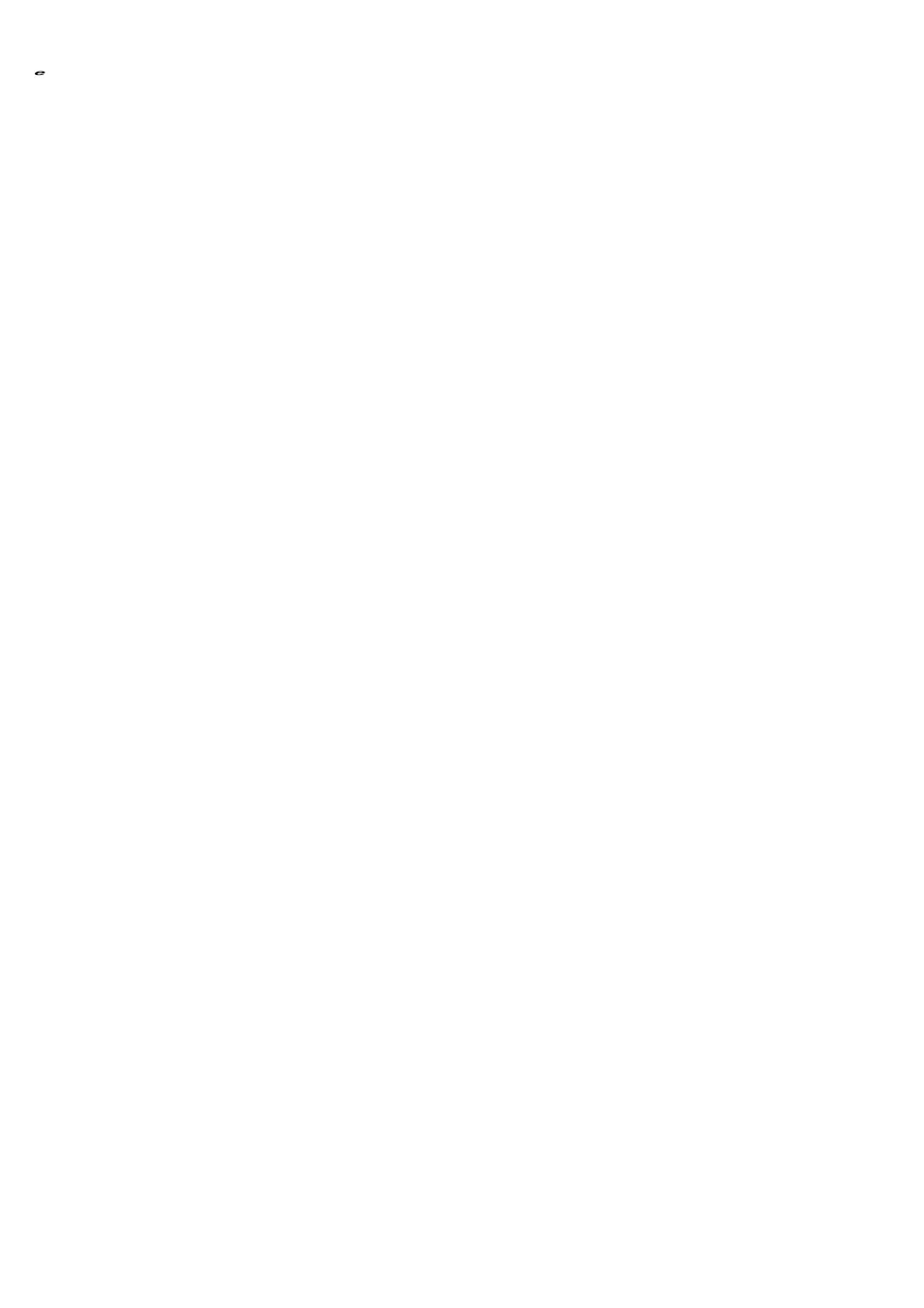|                    |              |               |             | <b>Riga 800 U14</b>                  |                                |             | <b>SINGLES BOYS</b>         |                               | Terunis                       |                                 |
|--------------------|--------------|---------------|-------------|--------------------------------------|--------------------------------|-------------|-----------------------------|-------------------------------|-------------------------------|---------------------------------|
|                    |              |               |             |                                      |                                |             | <b>MAIN DRAW</b>            |                               |                               |                                 |
| Week of            |              |               |             |                                      | City, Country                  |             | Category                    | Venue                         |                               | Referee                         |
|                    | 08 Jul 2002  |               |             |                                      | Riga, Latvia                   | Nationality | $\mathbf{2}$<br>2nd Round   | <b>TK "Riga 800"</b>          |                               | Konstantin Zasjadko             |
| 1.                 | St.          | Rank<br>47    | $\mathbf 1$ | Seed Family Name<br><b>IOANNIDES</b> | First name<br><b>Neophytos</b> | <b>CYP</b>  |                             | Quarterfinals                 | Semifinals                    | Final                           |
|                    | $2Q -$       |               |             | <b>HOTULOVS</b>                      | Arturs                         | LAT         | <b>HOTULOVS</b><br>64 46 61 |                               |                               |                                 |
|                    | 3 Q          | 307           |             | <b>MORGOEV</b>                       | Georgiy                        | <b>RUS</b>  |                             | <b>MORGOEV</b><br>62 63       |                               |                                 |
| 4                  |              | 157           |             | <b>NAJFELD</b>                       | Mathias                        | <b>LUX</b>  | <b>MORGOEV</b><br>60 63     |                               |                               |                                 |
| 5                  |              | 218           |             | <b>KOZINE</b>                        | Victor                         | <b>RUS</b>  |                             |                               | <b>MORGOEV</b><br>63 61       |                                 |
|                    | 6 Q          | 354           |             | <b>KASPER</b>                        | Sven                           | EST         | <b>KOZINE</b><br>75 64      |                               |                               |                                 |
| 7                  |              | 446           |             | <b>KHADASEVICH</b>                   | Anton                          | <b>BLR</b>  |                             | <b>KOZINE</b><br>36 63 64     |                               |                                 |
| 8                  |              | 124           | 6           | <b>ANDRIYEVSKYY Olexiy</b>           |                                | <b>UKR</b>  | ANDRIYEVSKYY<br>67(5) 61 64 |                               |                               |                                 |
| 9                  |              | 86            | 3           | <b>CUBIS</b>                         | <b>Normunds</b>                | LAT         |                             |                               |                               | <b>MORGOEV</b><br>$67(5)$ 75 62 |
| 10                 |              | 354           |             | <b>ALEXANDROV</b>                    | Ivan                           | <b>RUS</b>  | <b>CUBIS</b><br>75 64       |                               |                               |                                 |
|                    | 11 WC -      |               |             | YELISEYENKA                          | Dzmitry                        | <b>BLR</b>  |                             | <b>IVANCHENKO</b><br>75 76(3) |                               |                                 |
| 12 <sup>2</sup>    |              | 248           |             | <b>IVANCHENKO</b>                    | Dmitry                         | <b>RUS</b>  | <b>IVANCHENKO</b><br>61 61  |                               |                               |                                 |
| 13 <sup>7</sup>    |              | 200           |             | <b>MILNER</b>                        | Alexey                         | <b>ISR</b>  |                             |                               | <b>IVANCHENKO</b><br>75 63    |                                 |
|                    | $14$ LL -    |               |             | <b>ZEMTSOV</b>                       | llia                           | <b>BLR</b>  | <b>MILNER</b><br>75 63      |                               |                               |                                 |
| 15                 |              | 354           |             | <b>RITSLAID</b>                      | Morten                         | <b>EST</b>  |                             | <b>MILNER</b><br>36 62 61     |                               |                                 |
| 16                 |              | 136           |             | <b>BEKKER</b>                        | Semen                          | <b>RUS</b>  | <b>BEKKER</b><br>61 63      |                               |                               |                                 |
| 17                 |              | 141           | 8           | <b>KARPOL</b>                        | <b>Mikhail</b>                 | <b>CRO</b>  |                             |                               | Winner:                       | <b>KARPOL</b><br>62 60          |
|                    | $18Q -$      |               |             | <b>ISMAGILOV</b>                     | Vadim                          | <b>EST</b>  | <b>KARPOL</b><br>6375       |                               |                               |                                 |
| 19                 |              | 287           |             | <b>VESELOV</b>                       | <b>Boris</b>                   | <b>ISR</b>  |                             | <b>KARPOL</b><br>61 76(5)     |                               |                                 |
| 20                 |              | 143           |             | <b>PETROUNINE</b>                    | Roman                          | <b>RUS</b>  | <b>PETROUNINE</b><br>60 60  |                               |                               |                                 |
| 21                 |              | 275           |             | <b>SHYCHKO</b>                       | Yuri                           | <b>BLR</b>  |                             |                               | <b>KARPOL</b><br>63 64        |                                 |
|                    | 22 WC -      |               |             | <b>PAARO</b>                         | Karl-Erik                      | <b>EST</b>  | <b>SHYCHKO</b><br>6167(5)63 |                               |                               |                                 |
|                    | 23 WC -      |               |             | <b>DOZORCEVS</b>                     | Artioms                        | LAT         |                             | <b>ZOPP</b><br>63 61          |                               |                                 |
| 24                 |              | 87            | 4           | <b>ZOPP</b>                          | Jurgen                         | <b>EST</b>  | ZOPP<br>64 60               |                               |                               |                                 |
| 25                 |              | $118$ 5       |             | <b>STYLIANOU</b>                     | <b>Charis</b>                  | <b>CYP</b>  |                             |                               |                               | <b>KARPOL</b><br>7575           |
|                    | 26 WC -      |               |             | SKADORAU                             | Dzianis                        | <b>BLR</b>  | STYLIANOU<br>62 63          |                               |                               |                                 |
|                    | 27 LL -      |               |             | <b>PUZINAS</b>                       | Artur                          | <b>EST</b>  |                             | <b>STYLIANOU</b><br>75 64     |                               |                                 |
| 28                 |              | 221           |             | <b>STABINS</b>                       | Krisjanis                      | LAT         | <b>STABINS</b><br>62 61     |                               |                               |                                 |
| 29                 |              | 157           |             | RUD.                                 | lgor                           | <b>RUS</b>  |                             |                               | ZOTOV<br>64 62                |                                 |
|                    | 30 LL -      |               |             | <b>TRUKSHANIN</b>                    | Mikhail                        | <b>BLR</b>  | <b>RUD</b><br>60 61         |                               |                               |                                 |
| 31                 |              | 287           |             | <b>ZOTOV</b>                         | Nikita                         | <b>RUS</b>  |                             | ZOTOV<br>64 61                |                               |                                 |
| 32 <sub>2</sub>    |              | 74            |             | <b>CLEMENT</b>                       | Max                            | <b>LUX</b>  | ZOTOV<br>62 63              |                               |                               |                                 |
|                    | Acc. ranking |               | #           | <b>Seeded players</b>                |                                |             | # Lucky Losers              | Replacing                     | Draw date/time:               | 09 Jul 02, 18:00                |
| Rkg Date<br>Top DA |              | 12Jun02<br>44 | -1<br>2     | <b>IOANNIDES</b><br><b>CLEMENT</b>   |                                |             | 1 Trukshanin<br>2 Puzinas   | <b>Mellups</b><br>Bubnov      | <b>Player representatives</b> |                                 |
| Last DA            |              | 408           | 3           | <b>CUBIS</b>                         |                                |             | 3 Zemtsov                   | <b>Butnarcius</b>             |                               |                                 |

- on line 4 ZOPP 4 Andriyevsky, Kozin **Seed ranking** 5 STYLIANOU 5 **Signature**

Last seed 141 8 KARPOL 8 Konstantin Zasjadko

Rkg Date 03Jul02 | 6 ANDRIYEVSKYY | 6 Top seed 47 7 BEKKER 7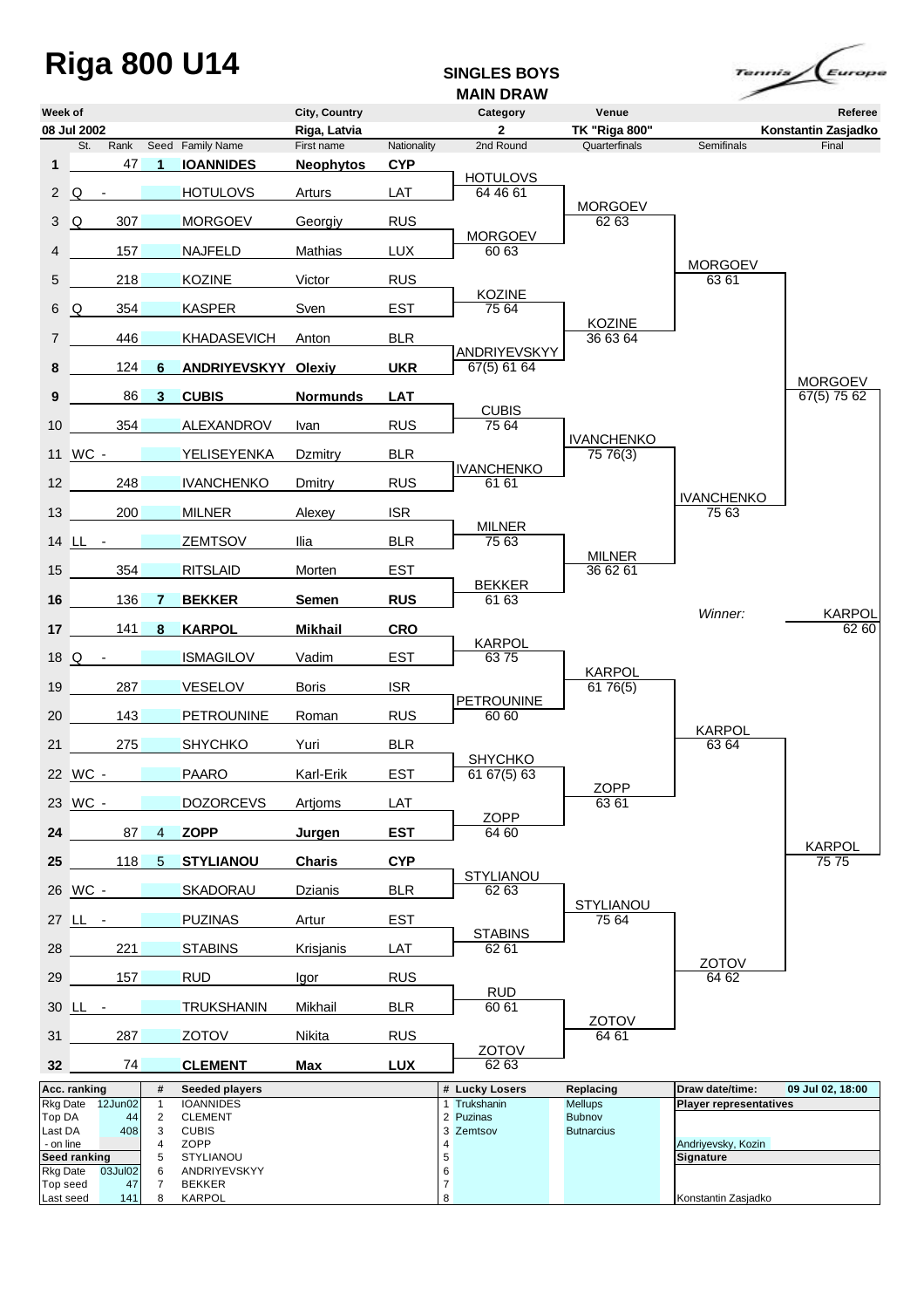## **Riga 800 U14** DOUBLES GIRLS

Europe Temnis



| Rkg Date 26Jun02 |   | <b>CORNELIUS</b> |   |  | <b>Player representatives</b> |
|------------------|---|------------------|---|--|-------------------------------|
| Top DA           |   | <b>PHILLIPE</b>  |   |  |                               |
| Last DA          |   | <b>IRBE</b>      | - |  |                               |
| - on line        |   | <b>RAZINA</b>    |   |  | <b>Mossolova</b>              |
| Seed ranking     |   | <b>PANOVA</b>    |   |  | Signature                     |
| Rkg Date 03Jul02 |   | <b>MOSSOLOVA</b> |   |  |                               |
| Top seed         | 4 | KAPSHAI          |   |  |                               |
| Last seed        |   | MALYARCHIKOVA    |   |  | Konstantin Zasiadko           |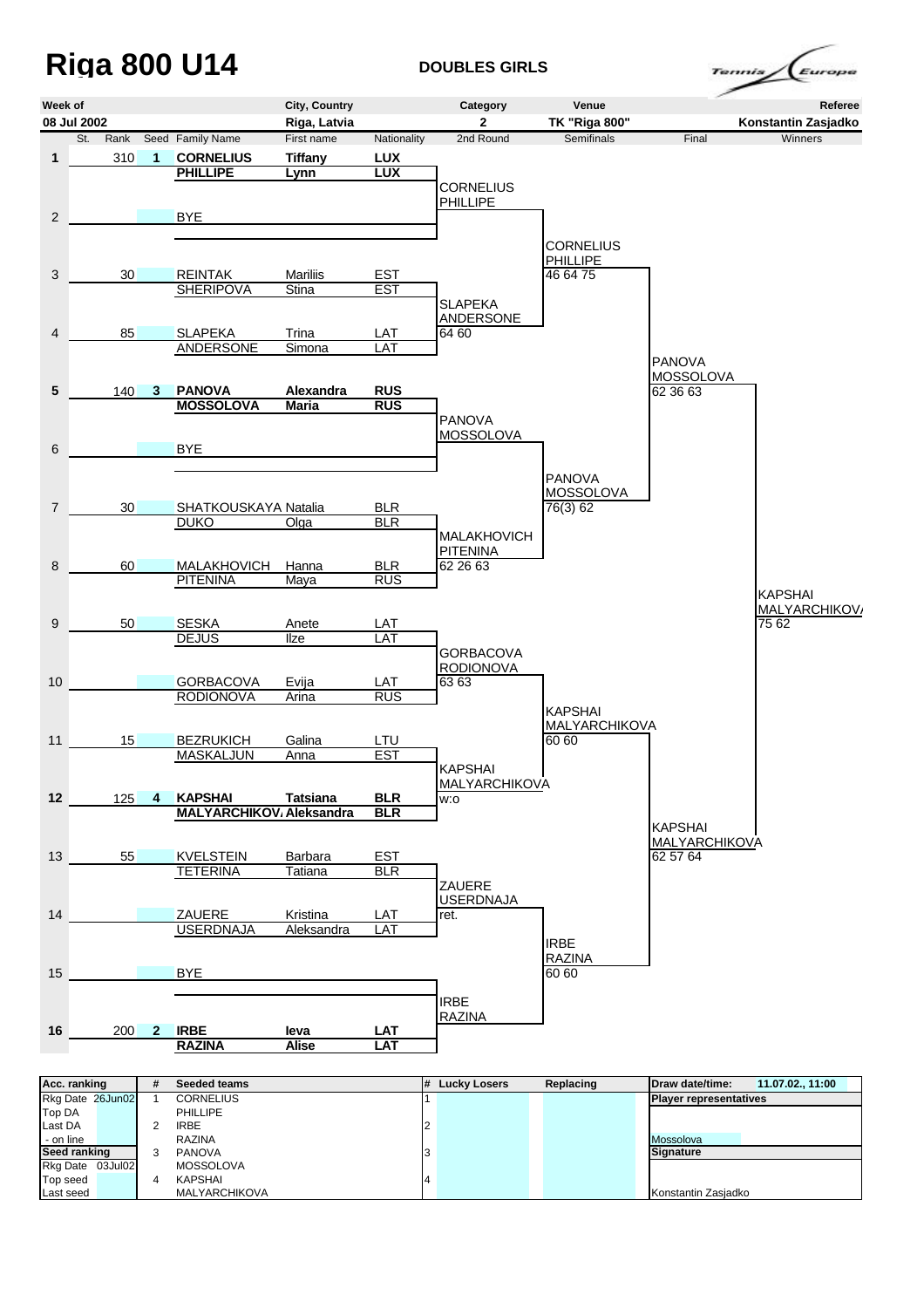$\overline{A}$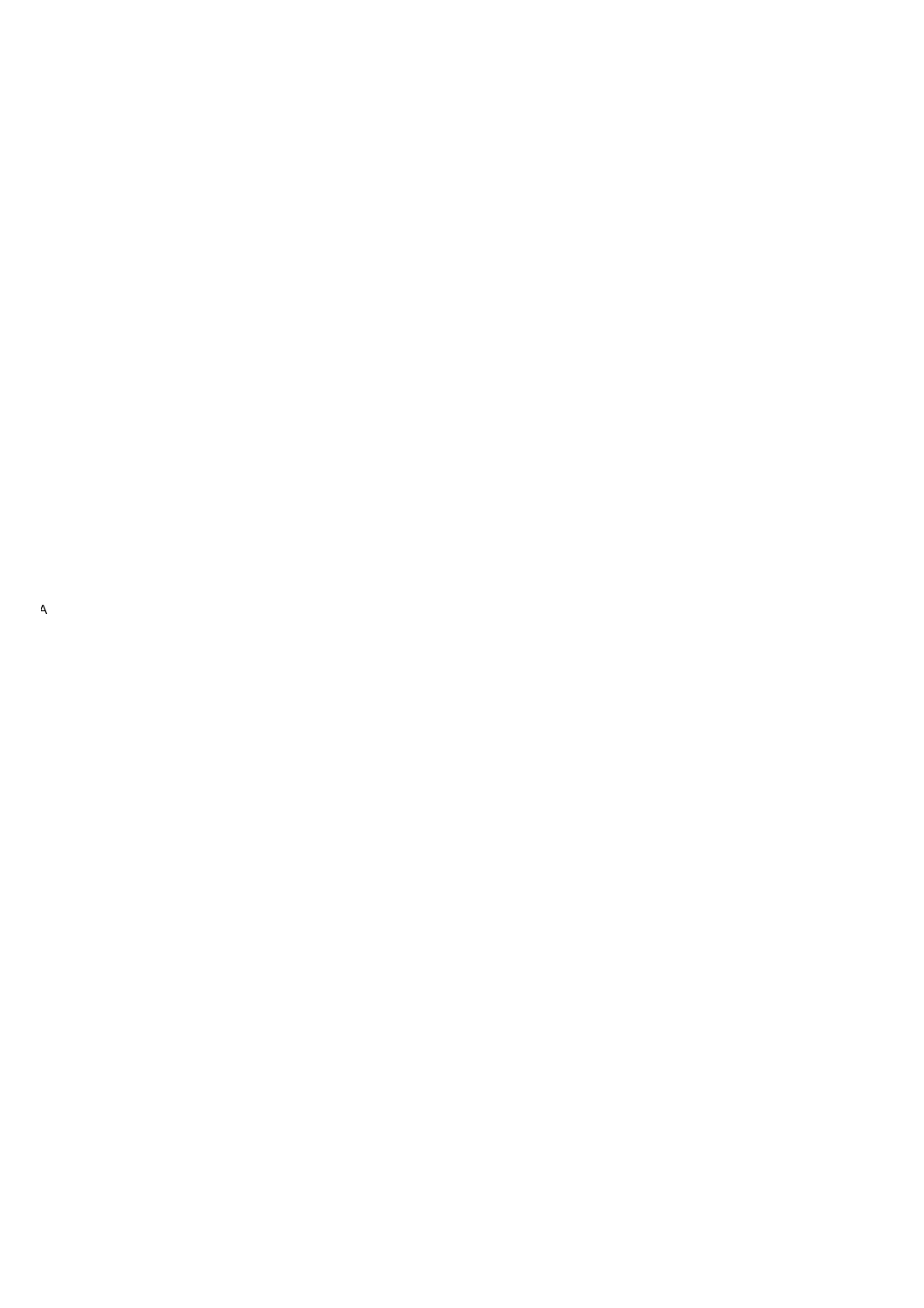## **Riga 800 U14 DOUBLES BOYS**

E. Tereste



|                  |  |                  |  | . . |                               |
|------------------|--|------------------|--|-----|-------------------------------|
| Rkg Date 26Jun02 |  | STYLIANOU        |  |     | <b>Player representatives</b> |
| Top DA           |  | <b>IOANNIDES</b> |  |     |                               |
| Last DA          |  | ZOPP             |  |     |                               |
| - on line        |  | CUBIS            |  |     | Shycko                        |
| Seed ranking     |  | <b>CLEMENT</b>   |  |     | <b>Signature</b>              |
| Rkg Date 26Jun02 |  | <b>NAJFELD</b>   |  |     |                               |
| Top seed         |  | <b>BEKKER</b>    |  |     |                               |
| Last seed        |  | <b>KOZIN</b>     |  |     | Konstantin Zasjadko           |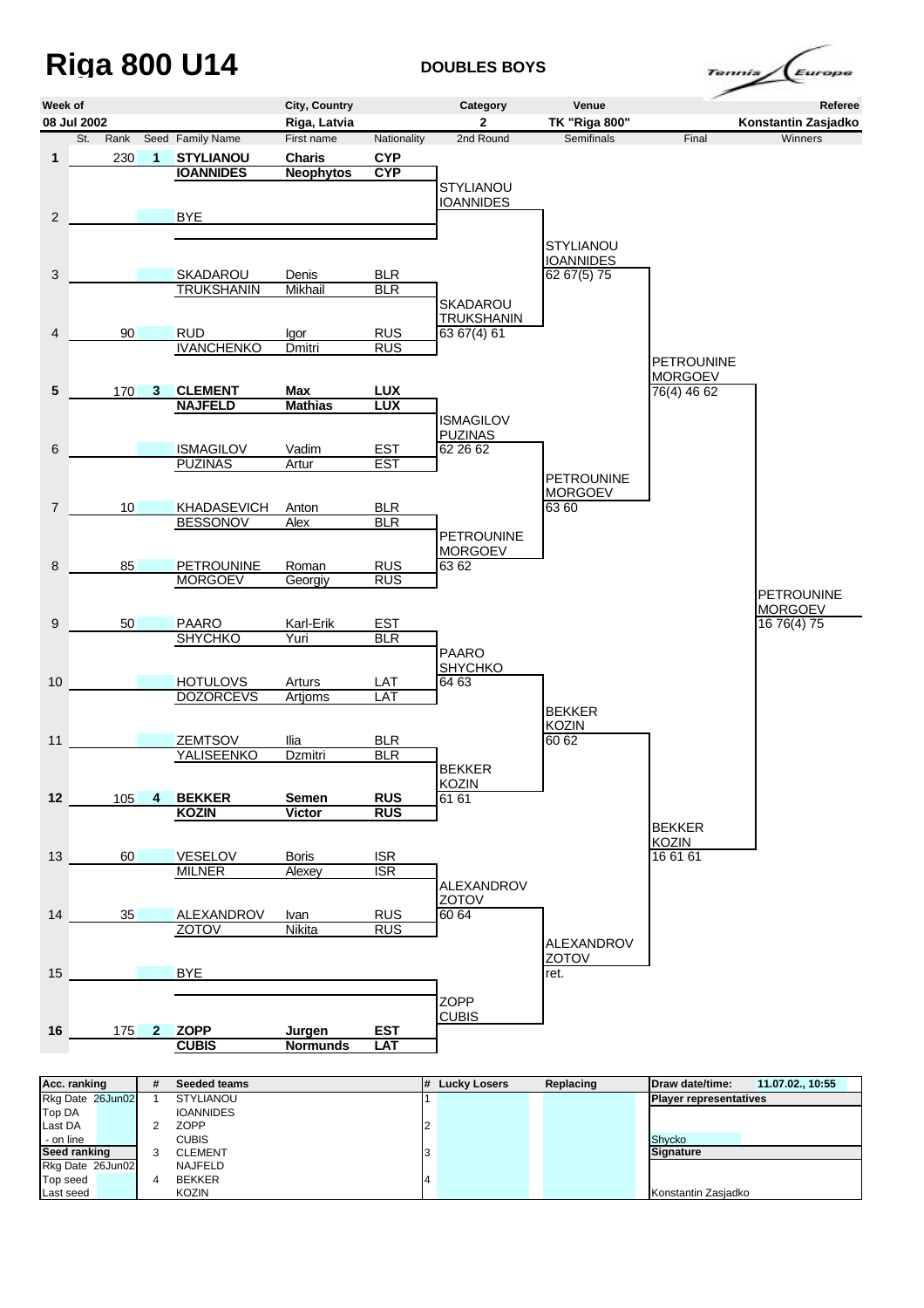| <b>Riga 800 U14</b> |              |      |             |                       |                       |                   | <b>SINGLES GIRLS</b><br><b>QUALIFYING DRAW</b> |                      | Ternis<br>Europe |                     |  |
|---------------------|--------------|------|-------------|-----------------------|-----------------------|-------------------|------------------------------------------------|----------------------|------------------|---------------------|--|
| Week of             |              |      |             |                       | City, Country         |                   | Category                                       | Venue                |                  | Referee             |  |
|                     | 08 Jul 2002  |      |             |                       | Riga, Latvia          |                   | 2                                              | <b>TK "Riga 800"</b> |                  | Konstantin Zasjadko |  |
|                     | St.          | Rank |             | Seed Family Name      | First name            | Nationality       | 2nd Round                                      | Finals               | Qualifiers       |                     |  |
| $\mathbf 1$<br>2    | DA<br>DA     | 410  | $\mathbf 1$ | <b>TANI</b>           | <b>Teele</b><br>Diana | <b>EST</b><br>LAT | <b>TANI</b>                                    | <b>TANI</b>          |                  |                     |  |
|                     |              |      |             | bye<br><b>AUDRINA</b> |                       | LAT               | <b>AUDRINA</b>                                 | 62 63                |                  |                     |  |
| 3                   | DA           |      |             | <b>GOLENKO</b>        | Inga<br>Kira          | LAT               | 64 62                                          |                      | <b>TANI</b>      |                     |  |
| 4                   | DA<br>DA     |      |             | <b>ORLOVA</b>         |                       | LAT               | LUTERE                                         |                      | 26 62 61         |                     |  |
| 5<br>6              | DA           |      |             | LUTERE                | Darja<br>Linda        | LAT               | 64 62                                          | ZAUERE               |                  |                     |  |
| $\overline{7}$      | DA           |      |             | <b>LUSTE</b>          |                       | LAT               | ZAUERE                                         | 61 61                |                  |                     |  |
|                     |              |      |             |                       | Jana                  |                   |                                                |                      |                  |                     |  |
| 8                   | DA           |      |             | ZAUERE                | Kristine              | LAT               | 63 62                                          |                      |                  |                     |  |
| 9                   | DA           |      |             | TETERINA              | Tatiana               | <b>BLR</b>        | <b>TETERINA</b>                                |                      |                  |                     |  |
|                     | 10 DA        |      |             | bye                   | Diana                 | LAT               |                                                | <b>GORBACOVA</b>     |                  |                     |  |
|                     | 11 DA        |      |             | <b>GORBACOVA</b>      | Evija                 | LAT               | <b>GORBACOVA</b>                               | 75 62                |                  |                     |  |
|                     | 12 DA        |      |             | <b>STATKUS</b>        | Katrina               | LAT               |                                                |                      | <b>GORBACOVA</b> |                     |  |
|                     | 13 DA        |      |             | <b>GOGE</b>           | Sabine                | LAT               | <b>SOLOMKA</b>                                 |                      | 76(6) 16 64      |                     |  |
|                     | 14 DA        |      |             | <b>SOLOMKA</b>        | Diana                 | LAT               | 67(2) 76(4) 64                                 | VALDMANE             |                  |                     |  |
|                     | 15 DA        |      |             | <b>ASITJANCS</b>      | Lolita                | LAT               | VALDMANE                                       | 64 36 64             |                  |                     |  |
|                     | <b>16 DA</b> |      |             | VALDMANE              | <b>Beate</b>          | LAT               |                                                |                      |                  |                     |  |
|                     | <b>17 DA</b> |      |             | <b>TANI</b>           | Tuule                 | <b>EST</b>        | <b>TANI</b>                                    |                      |                  |                     |  |
|                     | 18 DA        |      |             | bye                   | Diana                 | LAT               |                                                | <b>TANI</b>          |                  |                     |  |
|                     | 19 DA        |      |             | <b>JERJOMINA</b>      | Alina                 | LAT               | <b>JERJOMINA</b>                               | 60 60                |                  |                     |  |
|                     | 20 DA        |      |             | <b>GAVRONIKA</b>      | Natalija              | LAT               | 64 61                                          |                      | <b>TANI</b>      |                     |  |
|                     | 21 DA        |      |             | <b>STILINA</b>        | Madara                | LAT               | <b>STRAUTA</b>                                 |                      | 75 64            |                     |  |
|                     | 22 DA        |      |             | <b>STRAUTA</b>        | Anna                  | LAT               | 63 26 61                                       | <b>CITKOVSKA</b>     |                  |                     |  |
|                     | 23 DA        |      |             | bye                   | Diana                 | LAT               | <b>CITKOVSKA</b>                               | 62 61                |                  |                     |  |
|                     | 24 DA        |      |             | <b>CITKOVSKA</b>      | Krista                | LAT               |                                                |                      |                  |                     |  |
|                     | <b>25 DA</b> |      |             | <b>SNETKOVA</b>       | Kristina              | <b>RUS</b>        | <b>SNETKOVA</b>                                |                      |                  |                     |  |
|                     | 26 DA        |      |             | bye                   | Diana                 | LAT               |                                                | ANDRZIJEVSKA         |                  |                     |  |
|                     | 27 DA        |      |             | <b>MERKULOVA</b>      | Alina                 | LAT               | ANDRZIJEVSKA                                   | 76(4) 62             |                  |                     |  |
|                     | 28 DA        |      |             | ANDRZIJEVSKA Karina   |                       | LAT               | 75 06 62                                       |                      | <b>USERDNAJA</b> |                     |  |
|                     | 29 DA        |      |             | MARCINKEVICA Diana    |                       | LAT               | <b>BUKAJEVA</b>                                |                      | 60 62            |                     |  |
|                     | 30 DA        |      |             | <b>BUKAJEVA</b>       | Diana                 | LAT               | 61 62                                          | <b>USERDNAJA</b>     |                  |                     |  |
|                     | 31 DA        |      |             | bye                   | Diana                 | LAT               | <b>USERDNAJA</b>                               | 62 63                |                  |                     |  |
|                     | 32 DA        |      |             | <b>USERDNAJA</b>      | Aleksandra            | LAT               |                                                |                      |                  |                     |  |

| Acc. ranking     |     | #   | <b>Seeded players</b> | # Alternates | Replacing | Draw date/time:               | 07 Jul 02, 19:40 |
|------------------|-----|-----|-----------------------|--------------|-----------|-------------------------------|------------------|
| Rkg Date 15Jun02 |     |     | TANI                  |              |           | <b>Player representatives</b> |                  |
| Top DA           |     |     |                       |              |           |                               |                  |
| Last DA          |     |     |                       |              |           |                               |                  |
| - on line        |     | 4   |                       |              |           | Citkovska                     |                  |
| Seed ranking     |     | 5   |                       |              |           | Signature                     |                  |
| Rkg Date 03JuL02 |     | - 6 |                       |              |           |                               |                  |
| Top seed         | 410 |     |                       |              |           |                               |                  |
| Last seed        |     | 8   |                       |              |           | Konstantin Zasjadko           |                  |